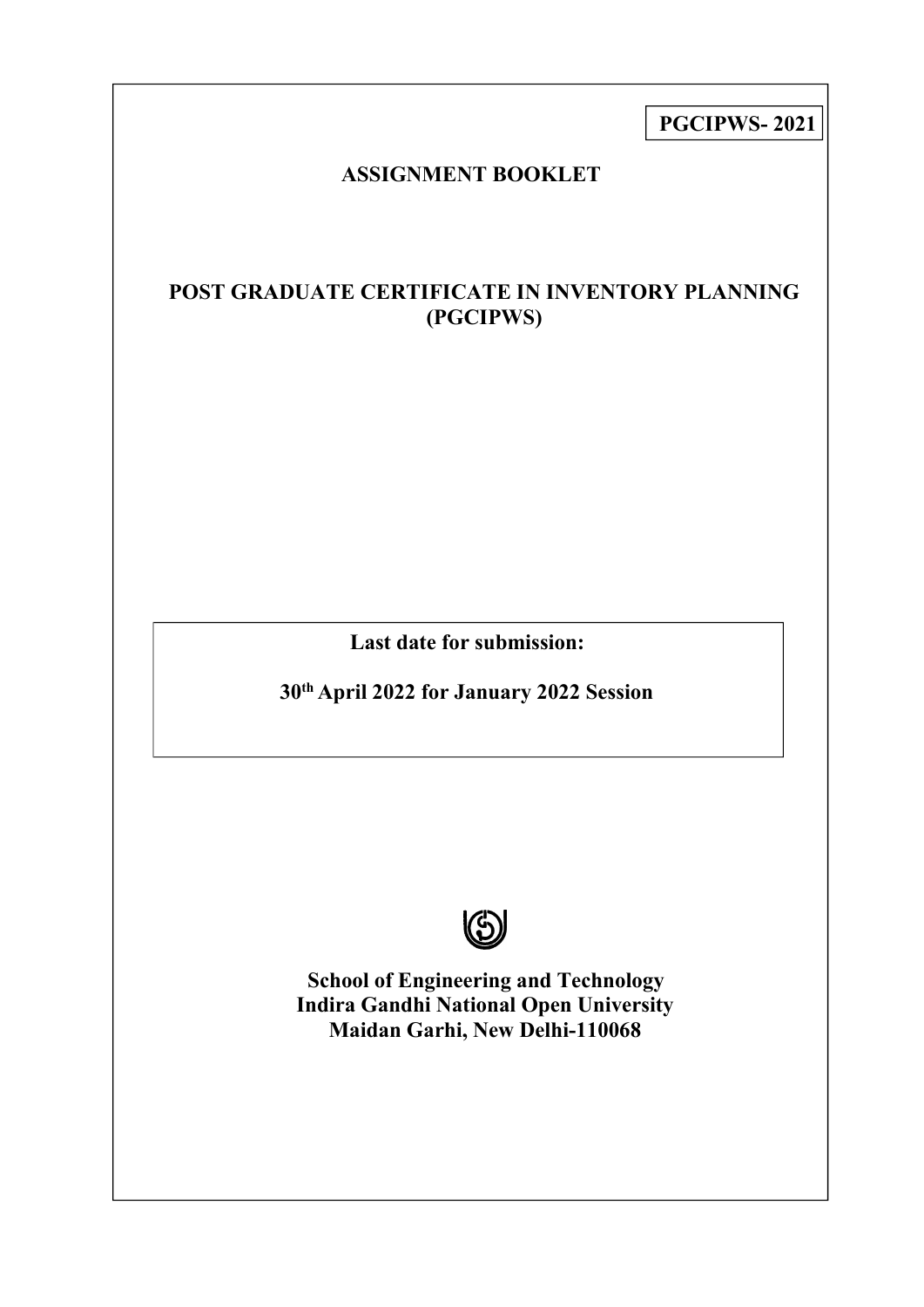Dear Student,

We advise you to go through your course material carefully and read all the section pertaining to assignments. A weightage of 30 per cent, as you are aware, has been earmarked for continuous evaluation which would consist of **one tutor-marked assignment** for each of MWR-01, MWR-02, MWR- 03 and MWRP-001 of this course. You have to score a minimum of 40 marks out of 100 marks in each of the assignments. **Submit your assignment response at Programme Coordinator (PGCIPWS), Block-C, School of Engineering & Technology, Indira Gandhi National Open University, Maidan Garhi, New Delhi - 110068**

A feedback form is enclosed with this assignment. Please complete it after solving this assignment and send it to the Course Coordinator (PGCIPWS) on the address specified on the feedback form.

#### **Instructions for Formatting Your Assignments**

Before attempting the assignment please read the following instructions carefully.

1) On top of the first page of your TMA answer sheet, please write the details exactly inthe following format:

| COURSE CODE: |  |
|--------------|--|
|              |  |
|              |  |
| <b>DATE:</b> |  |
|              |  |

### **PLEASE FOLLOW THE ABOVE FORMAT STRICTLY TO FACILITATE EVALUATION AND TO AVOID DELAY.**

- 1. Use only full size writing paper (but not of very thin variety) for writing your answers.
- 2. Leave 4 cm margin on the left, top and bottom of your answer sheet.
- 3. Your answers should be precise.
- 4. While solving problems, clearly indicate the question numberalong with the part being solved. Be precise. Recheck your work before submitting it.

Answer sheets received after the due date shall not be accepted.

**We strongly feel that you should retain a copy of your assignment response to avoid any unforeseen situation and append, if possible, a photocopy of this booklet with your response.**

We wish you good luck.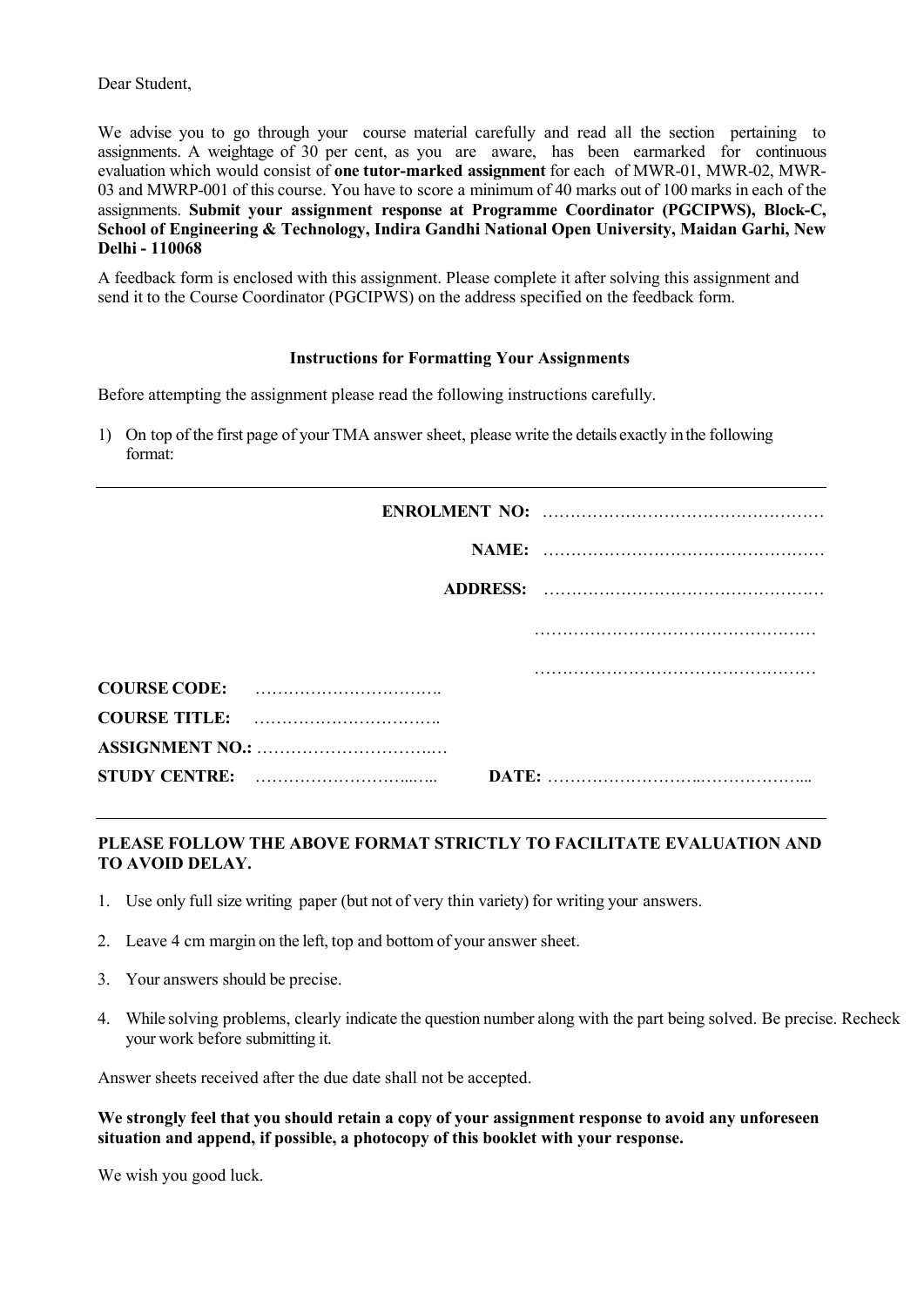# **Assignment -1** (To be done **after** studying the course material)

### **Course Code: MWR-01 Course Title: Introduction To Inventory Planning Assignment Code: MWR-01/TMA/2021 Maximum Marks: 100**

**Note:**

- 1. For any question worth 5 marks the word limit is 200 words, for a 10 mark question it is 350 **words.**
- **2. All questions are compulsory. All questions carry equalmarks.**

| Q.1  | a) | What is Inventory Planning and Control? Why industry needs to keep<br>inventory? Discuss            | 5 |
|------|----|-----------------------------------------------------------------------------------------------------|---|
|      | b) | How do you classify the inventory?                                                                  | 5 |
| Q.2  | a) | Why inventory Planning and Control is essential? Discuss                                            | 5 |
|      | b) | What do you understand by transit inventory? How do you record it?                                  | 5 |
| Q.3  | a) | Explain why holding of inventory always tie up with capital.                                        | 5 |
|      | b) | Distinguish between anticipatory and fluctuatory inventory. What is their<br>respective importance? | 5 |
| Q.4  | a) | Explain decoupling. What is the purpose of decoupling?                                              | 5 |
|      | b) | What is the ABC and VED classification of inventory?                                                | 5 |
| Q.5  | a) | Discuss the objectives of Inventory.                                                                | 5 |
|      | b) | Explain Inventory Control Techniques, FSN Analysis and SOS Analysis.                                | 5 |
| Q.6  | a) | Describe various functions of Inventory.                                                            | 5 |
|      | b) | What are the duties of inventory manager?                                                           | 5 |
| Q.7  | a) | What are the factors affecting Inventory Planning and Control?                                      | 5 |
|      | b) | What are the symptoms of poor inventory management? Discuss                                         | 5 |
| Q.8  | a) | What are the costs associated with inventory? Describe with examples.                               | 5 |
|      | b) | Explain the issues involved in inventory management of service parts<br>industry.                   | 5 |
| Q.9  | a) | What are the elements of different costs? Describe with examples.                                   | 5 |
|      | b) | List out the challenges before the inventory managers.                                              | 5 |
| Q.10 | a) | Describe the factors influencing the inventory of an automotive industry.<br>Justify your answer.   | 5 |
|      | b) | Discuss major challenges in Inventory Management and discuss the<br>strategies to encounter them    | 5 |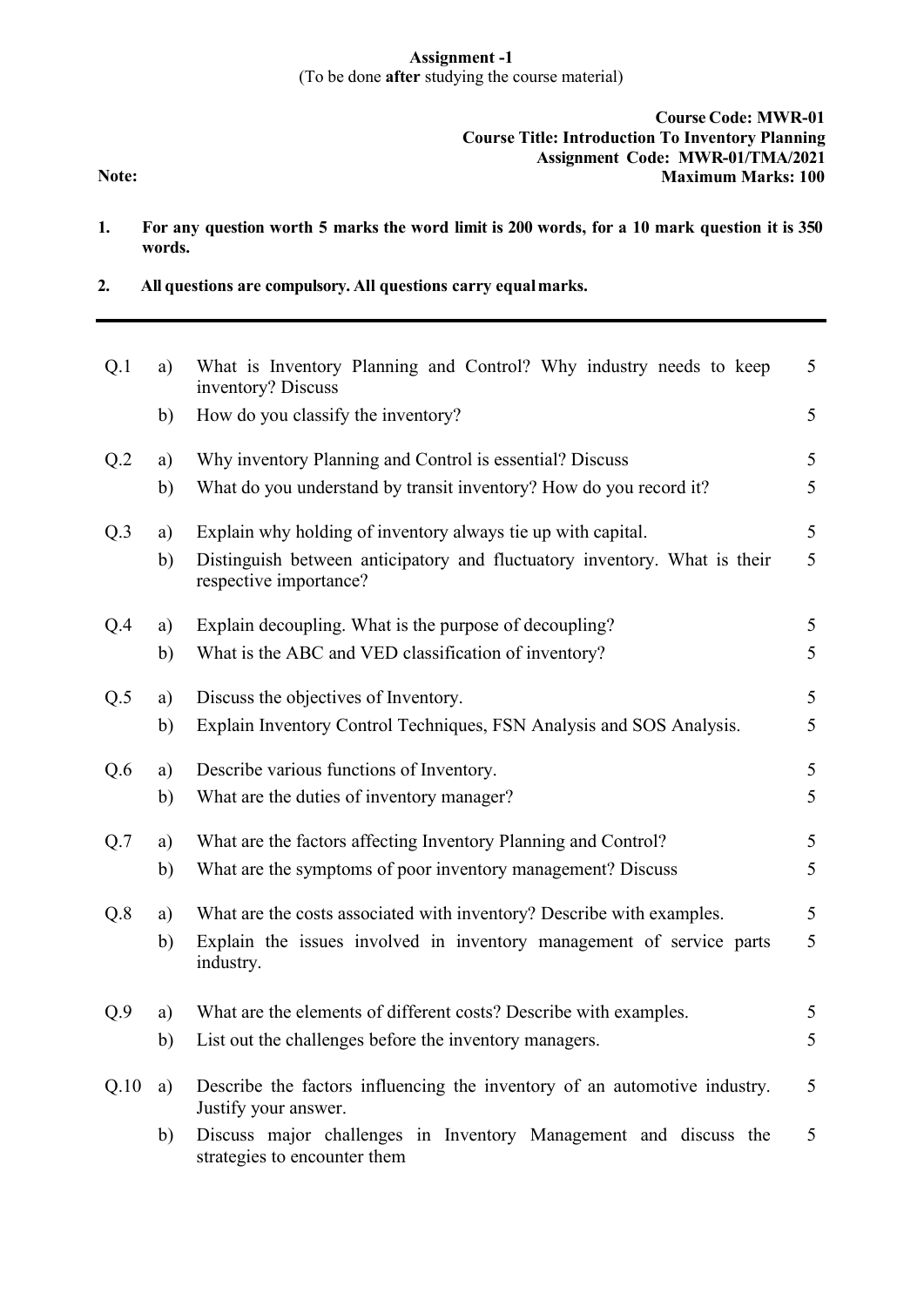# **Assignment - 2** (To be done **after** studying the course material)

# **Course Code: MWR-02 Course Title: Advance Inventory Planning Assignment Code: MWR-02/TMA/2021 Maximum Marks: 100**

**Note:**

- 1. For any question worth 5 marks the word limit is 200 words, for a 10 mark question it is 350 **words.**
- **2. All questions are compulsory. All questions carry equalmarks.**

| Q.1             | a) | What is MRP? Discuss the objectives of MRP.                                                                            | 5 |
|-----------------|----|------------------------------------------------------------------------------------------------------------------------|---|
|                 | b) | Discuss how MRP can optimize Inventory investment.                                                                     | 5 |
| Q <sub>.2</sub> | a) | Discuss how an MRP can increase plant operation efficiency.                                                            | 5 |
|                 | b) | With the help of examples, discuss the factors affecting MRP.                                                          | 5 |
| Q.3             | a) | Differentiate between MRP and MRP II.                                                                                  | 5 |
|                 | b) | With the help of suitable examples, explain the BOM (Bill of Material).                                                | 5 |
| Q.4             | a) | Define aggregate planning. What is its significance?                                                                   | 5 |
|                 | b) | Discuss how quality and reliability can be used in framing the materials<br>management policy.                         | 5 |
| Q.5             | a) | Describe the characteristics of JIT.                                                                                   | 5 |
|                 | b) | How does cost influence the materials management policy?                                                               | 5 |
| Q.6             | a) | Explain in detail about any two inventory strategies used by the<br>organisations for successful inventory management. | 5 |
|                 | b) | What is scheduling? State the objectives of scheduling                                                                 | 5 |
| Q.7             | a) | Define master production schedule. What are its objectives?                                                            | 5 |
|                 | b) | What is ERP? Why it is important in present world?                                                                     | 5 |
| Q.8             | a) | What are the various components of a supply chain? Explain Stevens model<br>of supply chain integration.               | 5 |
|                 | b) | Give reasons for moving to ERP cloud?                                                                                  | 5 |
| Q.9             | a) | Define vendor management. Brief out the reasons for the requirement of<br>vendor management.                           | 5 |
|                 | b) | Describe the term logistics. Give suitable examples.                                                                   | 5 |
| Q.10            | a) | What is the Value in the customer-perception? Explain.                                                                 | 5 |
|                 | b) | How the waste management is one of the major challenges of materials<br>management? Explain                            | 5 |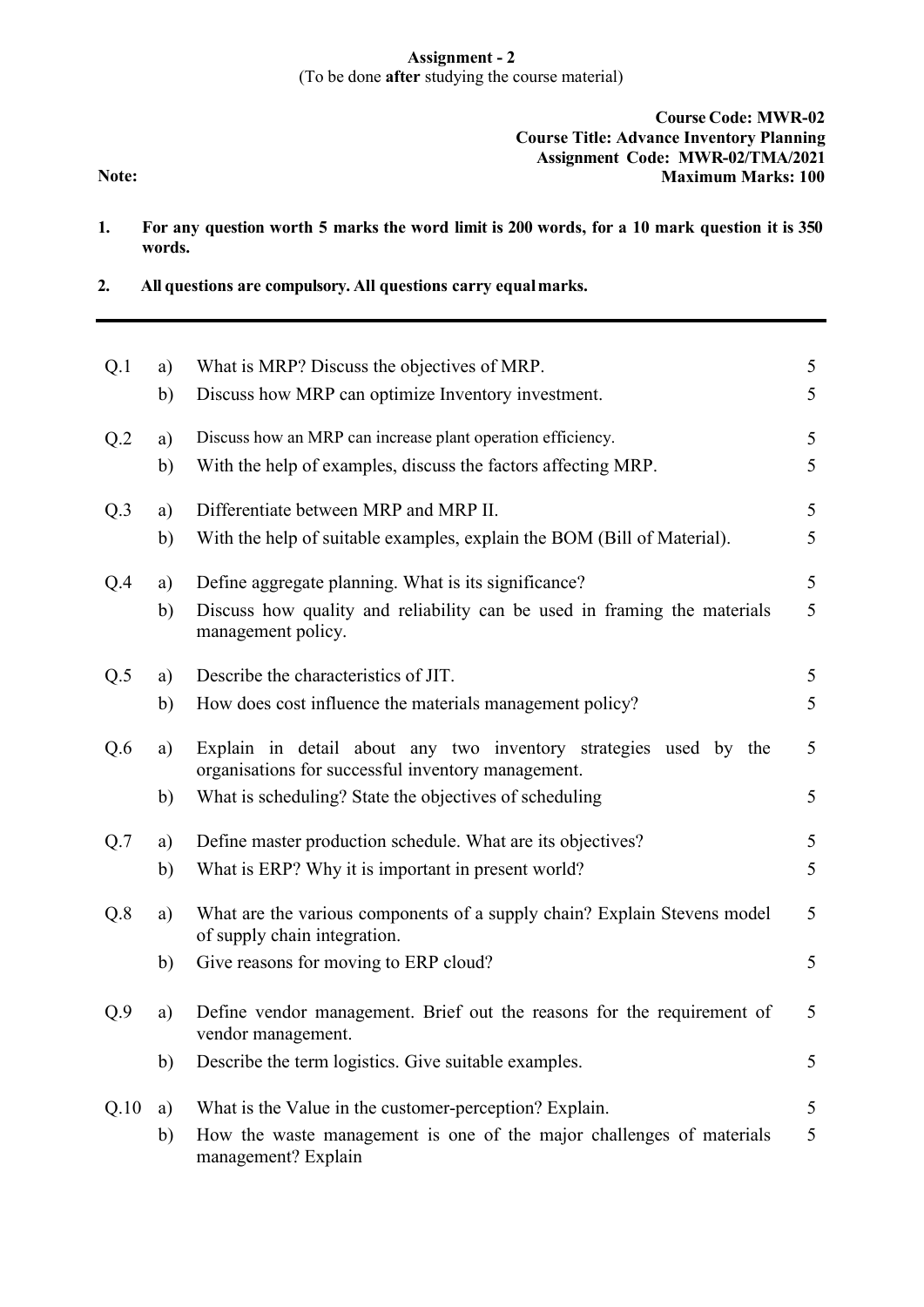# **Assignment - 3** (To be done **after** studying the course material)

# **Course Code: MWR-03 Course Title: Warehousing System Assignment Code: MWR-03/TMA/2021 Maximum Marks: 100**

**Note:**

- 1. For any question worth 5 marks the word limit is 200 words, for a 10 mark question it is 350 **words.**
- **2. All questions are compulsory. All questions carry equalmarks.**

| Q.1 | a) | What is Warehousing? Describe the reasons for warehousing.                                                                     | 5 |
|-----|----|--------------------------------------------------------------------------------------------------------------------------------|---|
|     | b) | What are the advantages and disadvantages of centralized warehouse and 5<br>decentralized warehouse?                           |   |
| Q.2 | a) | Describe different types of warehouses in India.                                                                               | 5 |
|     | b) | Discuss the safety considerations while designing and laying out a 5<br>warehouse.                                             |   |
| Q.3 | a) | Discuss the characteristics of an ideal warehouse.                                                                             | 5 |
|     | b) | Write notes on:<br>Obsolete, Surplus and Scrap<br>1.<br>Stock verification<br>11.                                              | 5 |
| Q.4 | a) | What are the roles and responsibilities of warehouse manager? Describe in 5<br>detail. Explain.                                |   |
|     | b) | What are the objectives of a good warehouse layout?                                                                            | 5 |
| Q.5 | a) | Discuss in detail the strategic issues affecting warehousing.                                                                  | 5 |
|     | b) | "The rate of return from warehousing business is low and the gestation 5<br>period is rather long" Comment.                    |   |
| Q.6 | a) | What is flow method? Describe different flow methods used in a warehouse.                                                      | 5 |
|     | b) | Distinguish between a private warehouse and a public warehouse. Also give 5<br>your opinion on way ahead and justify the same. |   |
| Q.7 | a) | Why location of warehouse is a critical decision? Discuss with the help of 5<br>suitable examples.                             |   |
|     | b) | Write a descriptive note on "efficient layout of warehouse".                                                                   | 5 |
|     |    | Q.8 a) Describe the recent trends in automation of warehousing.                                                                |   |
|     | b) | Which is the most critical component in warehousing? How does it affect 5<br>the quality of ware housing?                      |   |
| Q.9 | a) | Explain different ICT tools used in warehousing.                                                                               | 5 |
|     | b) | Discuss the major functions of warehouse in an organization.                                                                   | 5 |